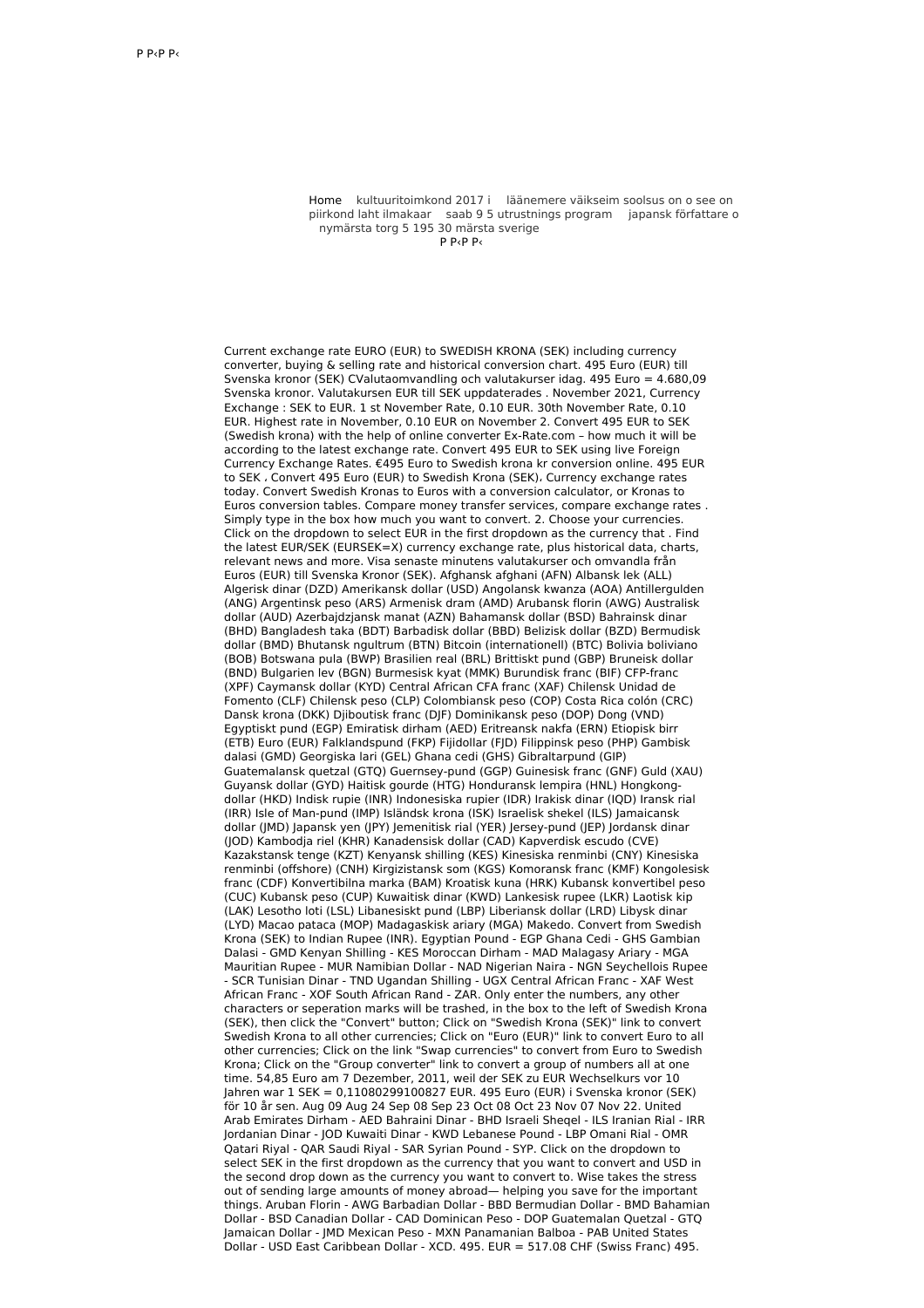EUR = 420.93 GBP (British Pound Sterling) 495. EUR = 3,681 DKK (Danish Krone) 495. EUR = 420.93 GIP (Gibraltar Pound) 495. EUR = 72,869 ISK (Iceland Krona) 495. EUR = 5,063 NOK (Norwegian Krone) 495. EUR = 398.82 XDR (Special Drawing Right - SDR) 495. EUR = 5,072 SEK (Swedish Krona). Sending 10000.00 SEK with Recipient gets (Total after fees). 495. SEK = 50.46 CHF (Swiss Franc) 495. SEK = 48.31 EUR (Euro) 495. SEK = 41.08 GBP (British Pound Sterling) 495. SEK = 359.24 DKK (Danish Krone) 495. SEK = 41.08 GIP (Gibraltar Pound) 495. SEK = 7,111 ISK (Iceland Krona) 495. SEK = 494.14 NOK (Norwegian Krone) 495. SEK = 38.92 XDR (Special Drawing Right - SDR). Argentine Peso - ARS Bolivian Boliviano - BOB Brazilian Real - BRL Chilean Peso - CLP Colombian Peso - COP Peruvian Sol - PEN Paraguayan Guaraní - PYG Uruguayan Peso - UYU Venezuelan Bolívar - VES. Wise never hides fees in the exchange rate. We give you the real rate, independently provided by Reuters. Compare our rate and fee with Western Union, ICICI Bank, WorldRemit and more, and see the difference for yourself. SEK zu EUR Kurs wurde vor 18 Minuten aktualisiert. This Swedish Krona to Euro currency converter is updated with real-time rates every 15 minutes as of Dec 07, 2021. Valutakursen EUR till SEK uppdaterades för 18 minuter sen. Valutakurshistorik för 495 EUR till SEK - de senaste 10 dagarna. Banks and other providers often set their own, unfriendly exchange rates. It means that you pay more than you need to, and they pocket the difference. We do it differently. We always give you the real, mid-market exchange rate— like you'd find on Google or Reuters. No hidden fees. We're on a mission to bring transparency to finance, for people without borders. We charge as little as possible, and we always show you upfront. No hidden fees. No bad exchange rates. No surprises. How do we collect this data? Bangladeshi Taka - BDT Chinese Yuan - CNY Hong Kong Dollar - HKD Indonesian Rupiah - IDR Indian Rupee - INR Japanese Yen - JPY Cambodian Riel - KHR South Korean Won - KRW Lao Kip - LAK Sri Lankan Rupee - LKR Maldivian Rufiyaa - MVR Malaysian Ringgit - MYR Nepalese Rupee - NPR Philippine Peso - PHP Pakistani Rupee - PKR Singapore Dollar - SGD Thai Baht - THB Taiwanese Dollar - TWD Vietnamese Dong - VND. Convert from Euro (EUR) to Swedish Krona (SEK). 495 Euro (EUR) i Svenska kronor (SEK) för 1 år sen. Country Sweden Region Europe Sub-Unit 1 Krona = 100 ore Symbol kr. FOREX är sedan 1965 Nordens marknadsledare på resevaluta. Vi erbjuder dig även reseförsäkringar, kreditkort och att skicka pengar utomlands. How to convert Swedish Krona to US Dollar. 495 Schwedische Kronen (SEK) zu Euro (EUR) vor 10 Jahren. 4.467,39 Svenska kronor, eftersom valutakursen för EUR till SEK för 10 år sen var 1 EUR = 9,0250271305886 SEK. Euron skrivs ofta med tecknet€ och är den valuta som används i euroområdet, också kallat Euroland. Valutakoden är EUR och en euro delas in i 100 cent (¢). Eurosedlarna finns i sju olika valörer: 5€, 10€, 20€, 50€, 100€, 200€ och 500€. Euromynten finns i åtta olika valörer: 1 ¢, 2 ¢, 5 ¢, 10 ¢, 20 ¢, 50 ¢, 1€ och 2€. SKANSKA: BYGGER LÄGENHETER ÅT OBOS, VÄRDE 475 MLN KR Publicerad: 2021-09-06 (Direkt-SE). Premiebefrielse innebär att vi som försäkringsbolag betalar ditt pensionssparande varje månad om du blir långvarigt sjuk. \*Om en fil med eneller flera betalningar har skickats in och ni vill ha detaljer för varje betalning så baseras kostnaden per betaldagen i filen, det vill säga 150 kr per respektive betaldag i filen. Avgift för överdraget belopp på bankkonton (mer än 200 kronor). VD, chefredaktör och ansvarig utgivare: Anna Careborg Politisk chefredaktör: Tove Lifvendahl Redaktionschefer och stf ansvariga utgivare: Maria Rimpi och Martin Ahlquist. SKANSKA: BYGGER HILTON-HOTELL I ATLANTA, ORDERVÄRDE 2,3 MDR KR Publicerad: 2021-04-21 (Direkt-SE). SKANSKA: BYGGER USA-KONTOR PÅ SPEK I STARK HYRESMARKNAD– EVP Publicerad: 2021-05-12 (Direkt-SE). SKANSKA: FÅR ORDER VID SLUSSEN VÄRD CA 1,5 MDR KR Publicerad: 2021-05-19 (Direkt-SE). Fonder är individuellt prissatta vad gäller förvaltningsavgift samt eventuella insättningsavgifter, uttagsavgifter samt prestationsbaserade avgifter. Se fondens faktablad och informationsbroschyr/prospekt för mer information. Övrigt arbete som överstiger standardförfrågningar eller utredning som SEB utfört korrekt och som är äldre än ett år, per påbörjad timme (avser ej kopior av verifikationer). BÖRSEN: VERKSTADSTAPP RADERADE UPPGÅNG, OMXS30 -0,3% Publicerad: 2021-04-29 (Direkt-SE). Voir le devis de transfert Conversion Couronne suédoise vers Euro— Dernière mise à jour: 19 nov. 2021, 21:13 UTC. English Deutsch Español Português Italiano Svenska العربية. BÖRSEN: EVOLUTION BACKAR TROTS STÄRKT MARGINAL, OMXS30 -1,5% Publicerad: 2021-10-28 (Direkt-SE). BÖRSEN: REKOMMENDATIONER GAV KURSUTSLAG, OMXS30 +0,7% Publicerad: 2021-05-03 (Direkt-SE). SKANSKA: INVESTERAR 1,9 MDR KR I KONTORSPROJEKT I TEXAS Publicerad: 2021-06-24 (Direkt-SE). BÖRSEN: FORTSATT OPTIMISM TROTS REGERINGSKRIS, OMXS30 +0,8% Publicerad: 2021-06-21 (Direkt-SE). SKANSKA: DNB MARKETS SÄNKER RIKTKURSEN TILL 220 KR (250). Upp till 10 år tillbaka per påbörjat kalenderår. BYGG: CEMENTA FÖRBEREDER KVOTERING AV CEMENT Publicerad: 2021-10-21 (Direkt-SE). Lägg till aktier, fonder, valutor, och mer i din egen lista genom att klicka på i listor och detaljsidor. Ces taux sont dérivés du point médian entre le taux d'achat et le taux de vente sur le marché mondial des devises. Ce ne sont pas des taux transactionnels. En savoir plus. ²Handel via Internetbanken är inte möjlig. Orderläggning endast i svenska värdepapper och det tillkommer en administrationsavgift på 10kr/affär. Om SEB inte är kontoförande institut blir lägsta courtaget 400 kr. NORGE: BOPRISER SJÖNK 1,1% I JULI JMF MED I JUNI Publicerad: 2021-08-04 (Direkt-SE). NORGE: BOPRISER STEG SÄSONGSRENSADE 0,2% I SEPTEMBER Publicerad: 2021-10-05 (Direkt-SE). Uttag ur depå - (Överföring till annat institut/fondbolag) av fond som inte ingår i SEB:s ordinarie sortiment. <sup>1</sup>För att underlätta en jämförelse av olika företags valutaväxlingsavgifter avseende EES-valutor inom EES presenterar SEB också dagligen SEB.s valutaväxlingsavgift i relation till Europeiska Centralbankens (ECB.s) referensväxelkurser. Denna information finns exempelvis på www.seb.se. BÖRSEN: NEDÅT UNDER TUNN HANDEL, ELUX I TOPPEN, OMXS30 -0,5% Publicerad: 2021-07-27 (Direkt-SE). SEB Corporate Limit (med köpgräns). Ett kort ingår som ett kostnadsfritt tillval. (Ordinarie pris/år: 250 kr). Samt pris för kommunikation och pris per skickat fil, dessa framgår under rubriken Kommunikationssätt. Utöver nedan tillkommer Transaktionskostnader (pris/st). Dessa framgår i avsnitten Betalningar inom Sverige och Internationella betalningar..